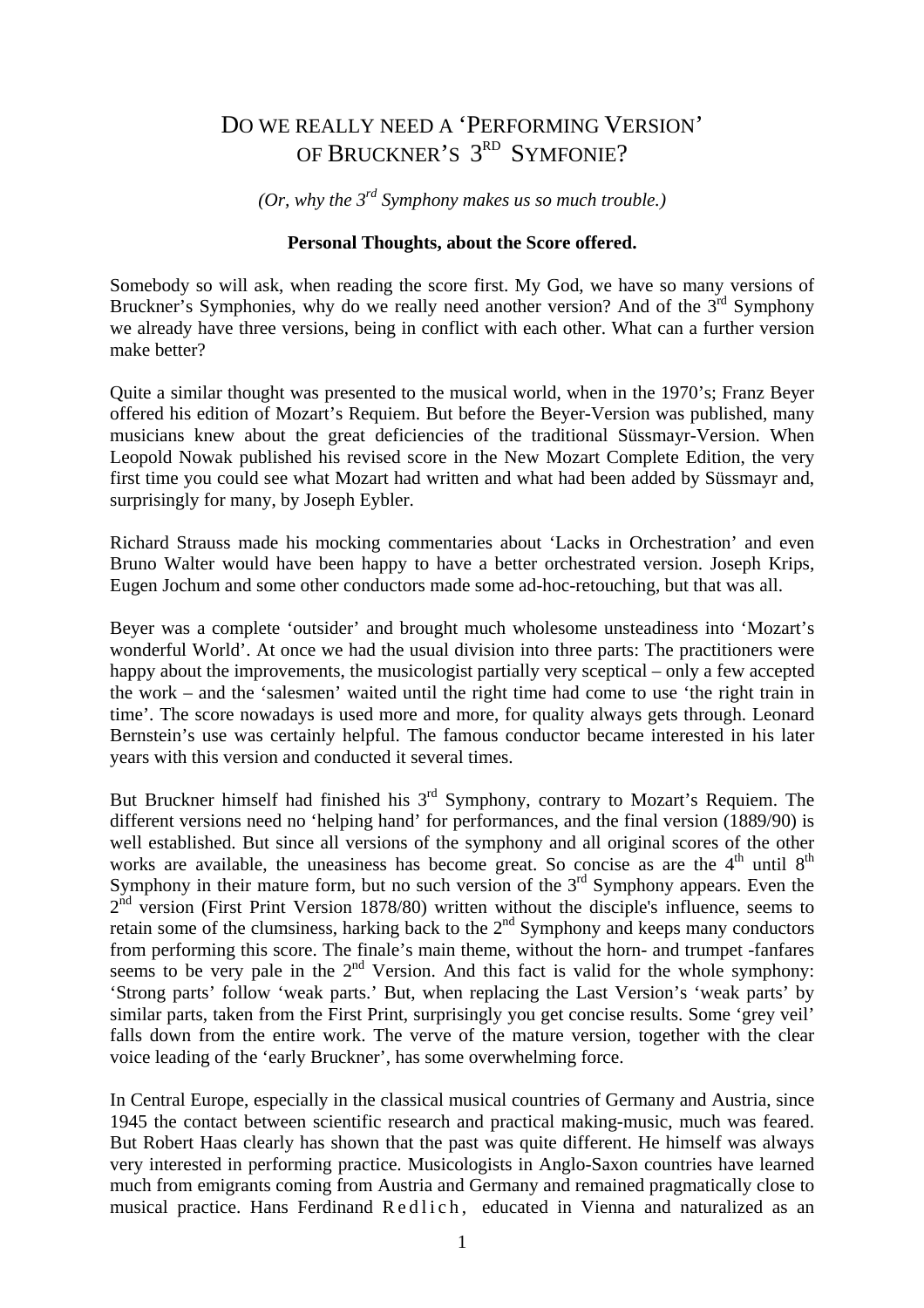emigrant in Great Britain, suggested in the preface of his new Eulenburg Edition (No.461) of Bruckner's 3<sup>rd</sup> Symphony (Second Print Version 1890), a "7<sup>th</sup> final version". His idea fell on fertile ground and I was quite surprised that necessary compilations were quite easy. But it takes some time to work on a symphony with about 60 to 65 minutes duration and more than 250 pages of score.

But only a few knew: back in 1890, the editors kept the second (First Print) Version for some parts. They made a very wise decision. The Complete Edition printed the  $3<sup>rd</sup>$  Symphony in 1959, before that the 1890 print was used, but as late as 1967 George Szell conducted his famous recording with 'his' wonderful Cleveland Orchestra using this score. Already in 1890 the practitioners of Bruckner must have felt what might be good for his music. But they often were also too busy, forcing Bruckner to make ugly retouchings and cuts. 'Where is much light, there is also much shadow' (Friedrich v. Schiller, German Poet).

For me personally, the  $3<sup>rd</sup>$  Symphony was the first of Bruckner's compositions. I first took notice of it when I was 17. There was a radio broadcast from the Wiener Festwochen with George Szell conducting the Vienna Philharmonic Orchestra. Beginning from that moment, I no longer could resist that music. During my musical studies I had the good fortune to meet one of his pupils, Wolfgang Edward Rebner. His job was to teach us young Kapellmeisterstudents score playing and to make with us some Chamber music. Later he became my personal teacher, opening my eyes for many things in music and in daily life; finally he was a close paternal friend until his death in the spring of 1993.

Rebner loved the  $3<sup>rd</sup>$  Symphony more than all other Bruckner Symphonies, regarding this work as the 'first real Bruckner Symphony'; the  $1<sup>st</sup>$  and  $2<sup>nd</sup>$  he did not accept. Surprisingly he admired the ' $0<sup>th</sup>$  Symphony'. I had interested him in this early work. As an excellent piano player, growing up with classical chamber music (his father Adolph Rebner, had been lead violinist of the Rebner String Quartet at Frankfurt/Main) he was quite sad about the fact 'that throughout the  $19<sup>th</sup>$  century, Romantic musicians could not handle problems of form'. Even Bruckner and his pupils he accused in that way. *"Why didn't his pupils show him how to write a symphony no longer than 45 or 50 minutes? So he might be one of the greatest composers. Nowadays he is only known in Germany and Austria. The retouching was not necessary; the real problem was quite different."* I often heard these words.

Rebner's contact to Bruckner was also of a very personally nature, and sometimes he told me a story of his father, an infant prodigy. When Adolph played at the Vienna Philharmonic Orchestra a performance of the Last Version, he couldn't help laughing during the endless figuration of the violins  $(1<sup>st</sup>$  movement) and got a 'Watsch'n' (box on the ear) for his bad manners.

My 'official' teacher in composition, Peter Jona Korn also loved Bruckner, but had less rigorous opinions regarding form. He usually said: "Play Bruckner in the version that is the ›best one‹." Every single case decides what has to be done and he hated most of the short, illogical cuts, interrupting the 'flow'. Some cuts of the first print of Bruckner's  $8<sup>th</sup>$  Symphony he very rigorously took into task. [For instance only **four** bars before **Uu** finale, bars 671 - 674 (Haas Edition).] He never could understand that the Complete Edition re-introduced that cut again in Nowak's 2<sup>nd</sup> Edition. But on the other side he found some cuts logical and made a great cut in Bruckner's  $5<sup>th</sup>$  Symphony (bars 315-354, development finale) not unlike the first print. Also Löwe's cut at the finale of the  $4<sup>th</sup>$  Symphony he accepted and the Andante seemed boring to him and he suggested and even encouraged cuts. He was a really >free spirit<, and nobody could forbid him to have an own opinion.